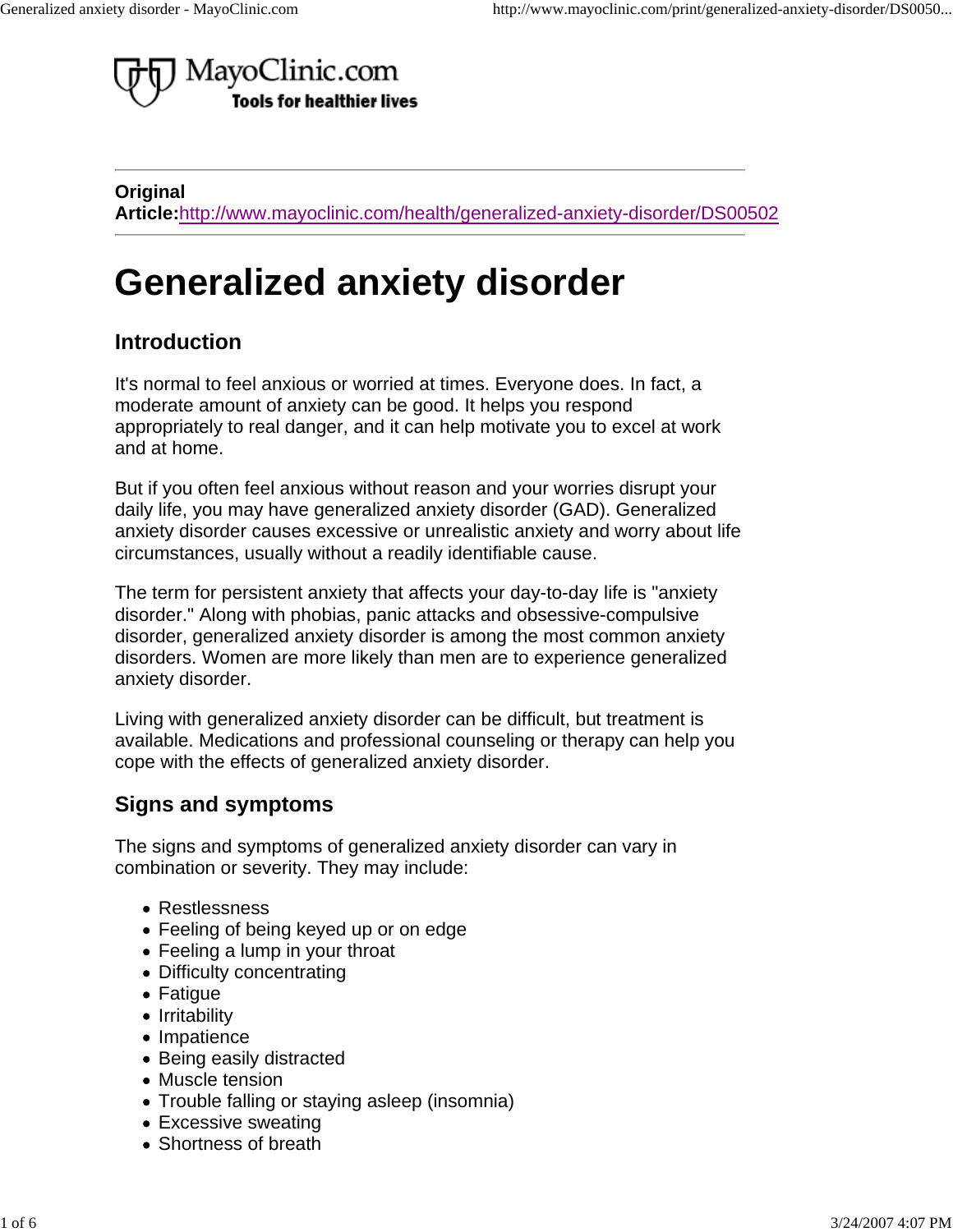- Stomachache
- Diarrhea
- Headache

If you have generalized anxiety disorder, you may experience times when your worries don't consume you, but you still feel anxious. You may feel on edge about many or all aspects of your life. For example, you may feel intense worry about your safety or that of your loved ones, or you may feel that something bad is about to happen, even when there's no apparent danger.

Generalized anxiety disorder often begins at an early age, and the signs and symptoms may develop more slowly than in other anxiety disorders. Many people with GAD can't recall when they last felt relaxed or at ease.

## **Causes**

When you feel anxious, your body releases hormones that prepare you to react to a threat. This is called the fight-or-flight response. When anxiety gets out of control, this response can occur almost continuously, even during times when you seem calm. Doctors and researchers don't fully understand why this happens.

Although the cause of generalized anxiety disorder is unknown, certain factors may contribute to the disorder:

- **Specific medical conditions.** Certain disorders, such as an overactive thyroid gland (hyperthyroidism), can produce anxiety, among other signs and symptoms.
- **Coping with illness.** Having a serious physical illness, such as cancer, can make you anxious. Worrying about the implications of your diagnosis and possible treatment can become excessive and overwhelming.
- **Stress.**

A buildup of stressful life situations may trigger excessive anxiety. For example, having a physical illness, along with the stress of missing work or losing pay, may combine to cause generalized anxiety disorder.

- **Personality.** People with some personality types are more prone to anxiety disorders. People with unmet psychological needs, such as having a close relationship that isn't fulfilling, may feel less secure and be more at risk of generalized anxiety disorder. In addition, personality disorders, such as borderline personality disorder, also can bring about GAD.
- **Heredity.** Generalized anxiety disorder appears to run in some families.

# **Risk factors**

Certain factors may increase your risk of generalized anxiety disorder.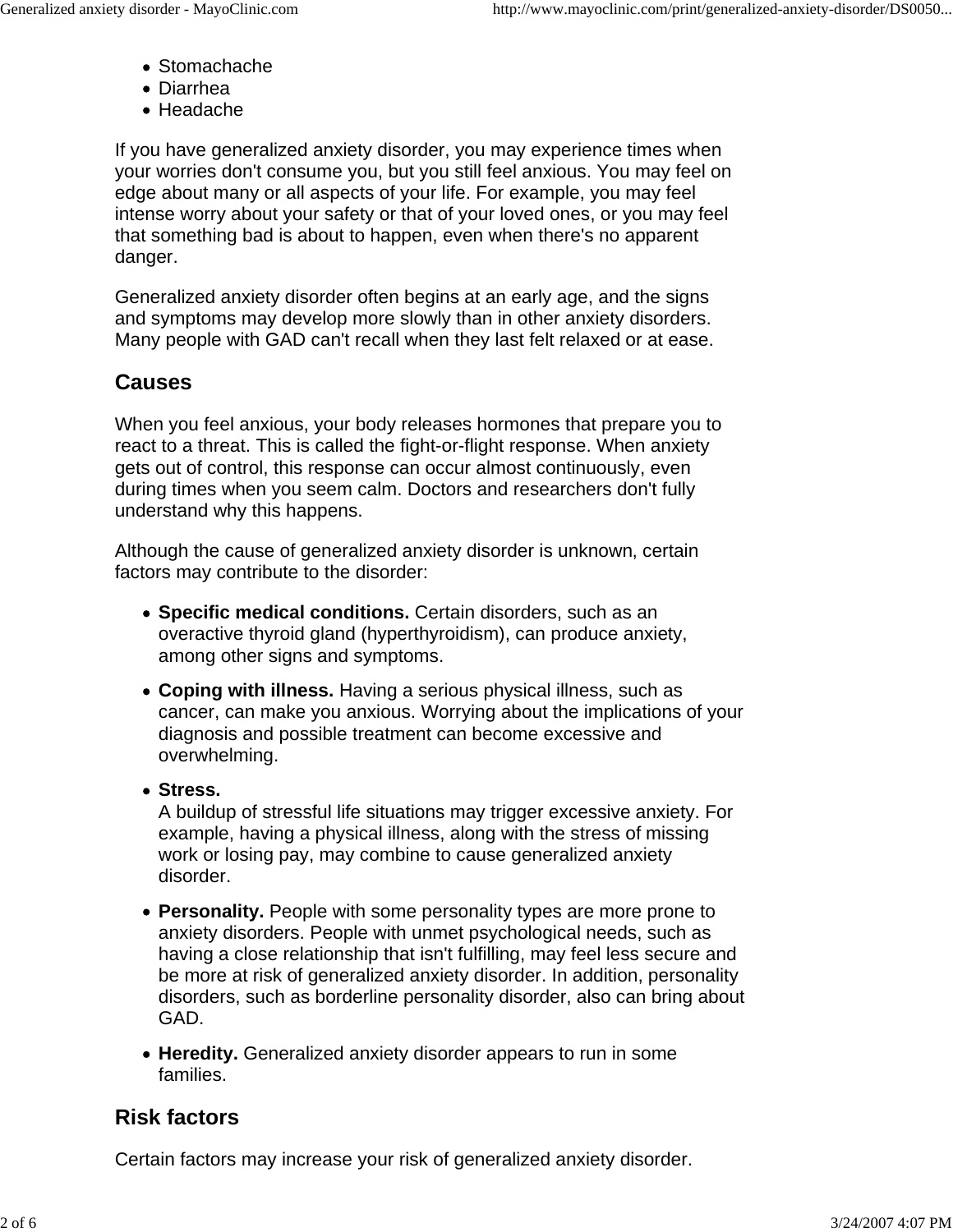These include:

- A buildup of stress
- A serious or prolonged physical illness
- A personality type or disorder that is more prone to anxiety
- An anxiety disorder in your family

Generalized anxiety disorder and other anxiety disorders occur more frequently in people with chronic medical illnesses such as diabetes and high blood pressure.

#### **When to seek medical advice**

If you have difficulty controlling your worries, or if anxiety interferes with your daily life, see your doctor.

## **Screening and diagnosis**

Generalized anxiety disorder is distinguished from normal worrying and other anxiety disorders by how long it lasts and how it affects your daily life. If you've experienced intense anxiety and worry almost constantly for six months or more, you may have GAD. Persistent anxiety that affects you on a day-to-day basis is considered a medical problem.

Your doctor will likely perform a physical examination and a psychological evaluation to rule out other anxiety disorders or medical problems that may resemble GAD. A psychological evaluation consists of a questionnaire about yourself and an interview by your doctor. Other tests, such as a laboratory test to measure thyroid function, may be performed. Depending on the cause and severity of your condition, you may be referred to a mental health professional or other medical specialist.

# **Complications**

People with anxiety disorders such as generalized anxiety disorder are more likely to develop other medical illnesses, and having an anxiety disorder can prolong the course of such illnesses. Generalized anxiety disorder often coexists with depression and other mental health disorders, such as panic attacks or phobias. Substance abuse or dependency, often from incorrectly self-medicating your symptoms, may accompany generalized anxiety disorder. The constant worry and tension that GAD causes may bring about insomnia, irritable bowel syndrome, headache and teeth grinding (bruxism).

## **Treatment**

The two main treatments for generalized anxiety disorder are medication and psychotherapy, either alone or in combination.

#### **Medications**

Doctors use antidepressants and anti-anxiety medications to treat generalized anxiety disorder and other various types of anxiety disorders. Commonly prescribed drugs include: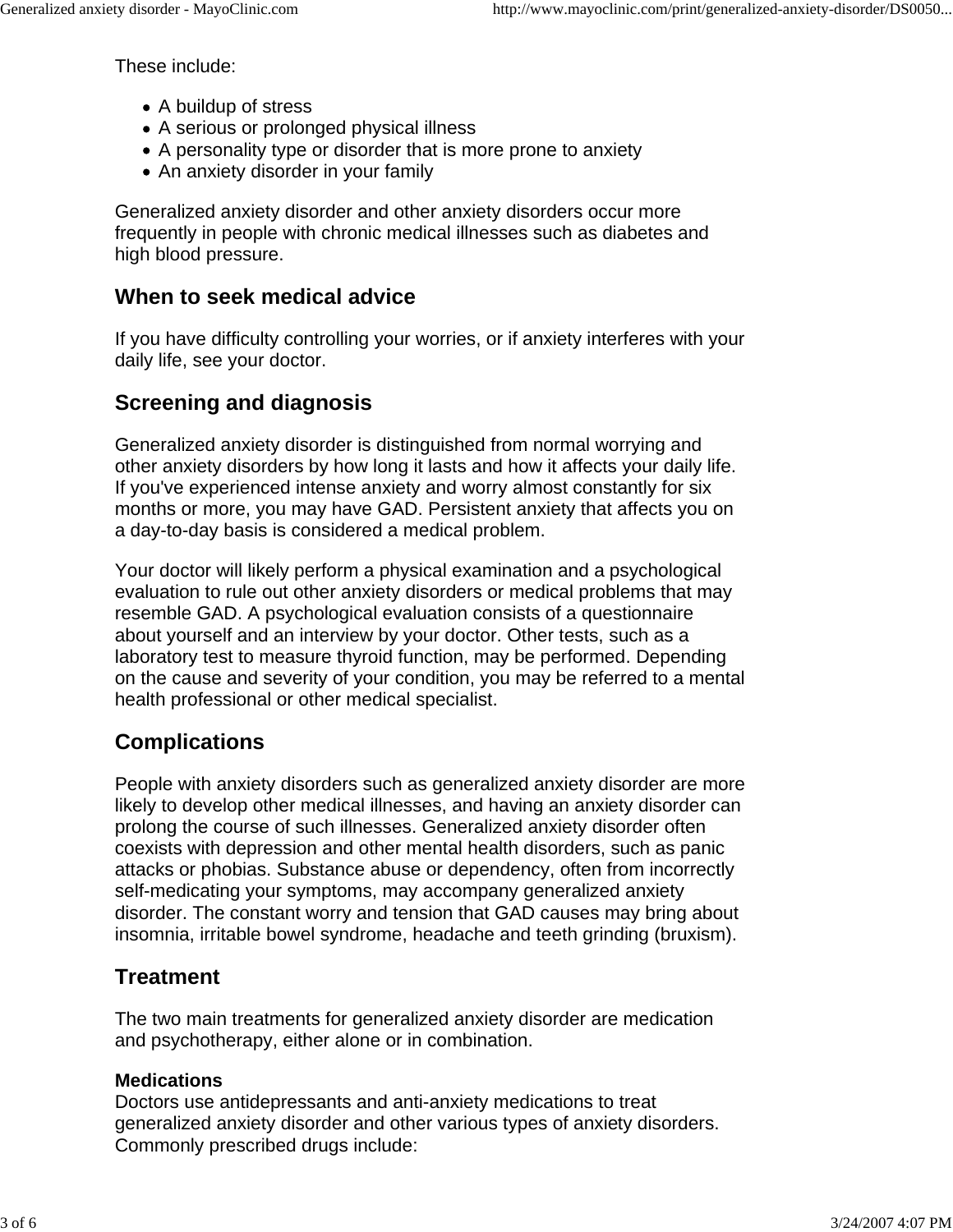**Anti-anxiety drugs.** Benzodiazepines are sedatives that often ease anxiety within 30 to 90 minutes, but they can be habit-forming if you take them for more than a few weeks. For this reason, your doctor may prescribe them for only a short time to help you get through a particularly anxious period. The most commonly prescribed sedatives include: alprazolam (Xanax), chlordiazepoxide (Librium), clonazepam (Klonopin), diazepam (Valium) and lorazepam (Ativan).

These medications may cause unsteadiness, drowsiness, reduced muscle coordination and problems with balance. Higher doses and long-term use can cause memory problems. Don't drive or use heavy machinery while taking these drugs.

Another medication prescribed for anxiety disorders such as GAD is buspirone (BuSpar). This drug often doesn't work as well if you've taken benzodiazepines in the past. A common side effect of buspirone is a brief feeling of lightheadedness shortly after taking the medicine. Less common side effects include headaches, nausea, nervousness and insomnia.

**Antidepressants.** These drugs influence the activity of certain brain chemicals (neurotransmitters) to help nerve cells (neurons) in your brain send and receive messages. Examples of antidepressants used to treat anxiety include: fluoxetine (Prozac), paroxetine (Paxil), imipramine (Tofranil), venlafaxine (Effexor) and escitalopram (Lexapro).

In general, antidepressants are effective most of the time. But because your doctor can't predict which medication will work best for you, you may need to try more than one to find which drug works best for you. Furthermore, antidepressants usually don't work immediately. The medication may begin to work within two weeks, but it may take up to eight weeks before you notice its full effects.

#### **Psychotherapy**

Also known as talk therapy, this treatment involves receiving help from a mental health professional through a combination of talking and listening.

One type of psychotherapy, cognitive behavior therapy, examines distortions in thinking that lead to psychological problems. Cognitive behavior therapy is highly effective in treating mental illness, particularly anxiety disorders such as GAD. It's based on the foundation that you are what you think.

During cognitive behavior therapy, a therapist helps you identify distorted thoughts and beliefs that trigger psychological stress, fear or depression. You learn to replace negative thoughts with more positive, realistic perceptions, and you learn ways to view and cope with life events differently. Generally a short-term treatment, cognitive behavior therapy emphasizes learning to develop a sense of mastery and control over your thoughts and feelings.

Treatment for generalized anxiety disorder or any mental illness is tailored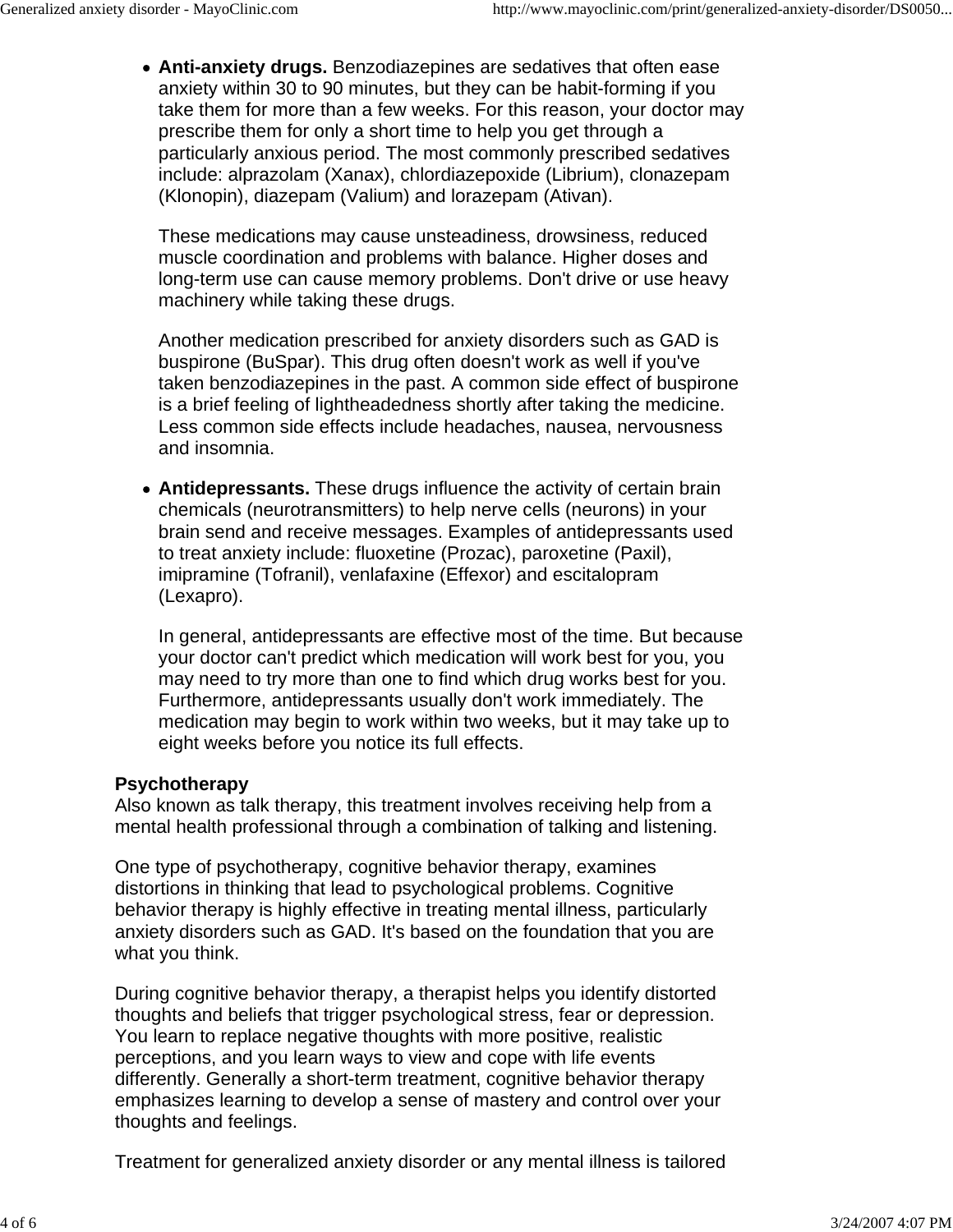to each person. No single treatment regimen works for everyone. Most treatment occurs on an outpatient basis, but some people may need care in a hospital setting.

#### **Self-care**

These tips may help reduce your anxiety:

**Take action.**

Determine what's making you anxious and address it. For example, if finances are your concern, draw up a budget.

**Let it go.**

Don't dwell on past concerns. Change what you can and let the rest take its course.

- **Break the cycle.** When you feel anxious, take a brisk walk or delve into a hobby to refocus.
- **Take care of yourself.** Get enough rest, eat a balanced diet, exercise and take time to relax. Avoid caffeine and nicotine, which can worsen anxiety. Don't turn to alcohol or unprescribed drugs for relief.
- **Talk to someone.** Share your problems with a friend or professional counselor who can help you gain perspective.

# **Coping skills**

Living with generalized anxiety disorder can be difficult. In addition to dealing with excessive worry, you may find that other conditions, such as depression, often accompany GAD and can make you feel even more anxious. Ultimately, anxiety may affect your interaction with friends and family, your productivity at work, and the overall quality of your life.

You may find that talking to a counselor or therapist can help you cope with the effects of generalized anxiety disorder. Or you may find encouragement and understanding in an anxiety support group. Although support groups aren't for everyone, they can be good sources of information. Group members often know about the latest treatments and tend to share their own experiences. If you're interested, your doctor may be able to recommend a group in your area.

## By Mayo Clinic Staff

Sep 27, 2005

© 1998-2007 Mayo Foundation for Medical Education and Research (MFMER). All rights reserved. A single copy of these materials may be reprinted for noncommercial personal use only. "Mayo," "Mayo Clinic," "MayoClinic.com," "EmbodyHealth," "Reliable tools for healthier lives," "Enhance your life," and the triple-shield Mayo Clinic logo are trademarks of Mayo Foundation for Medical Education and Research.